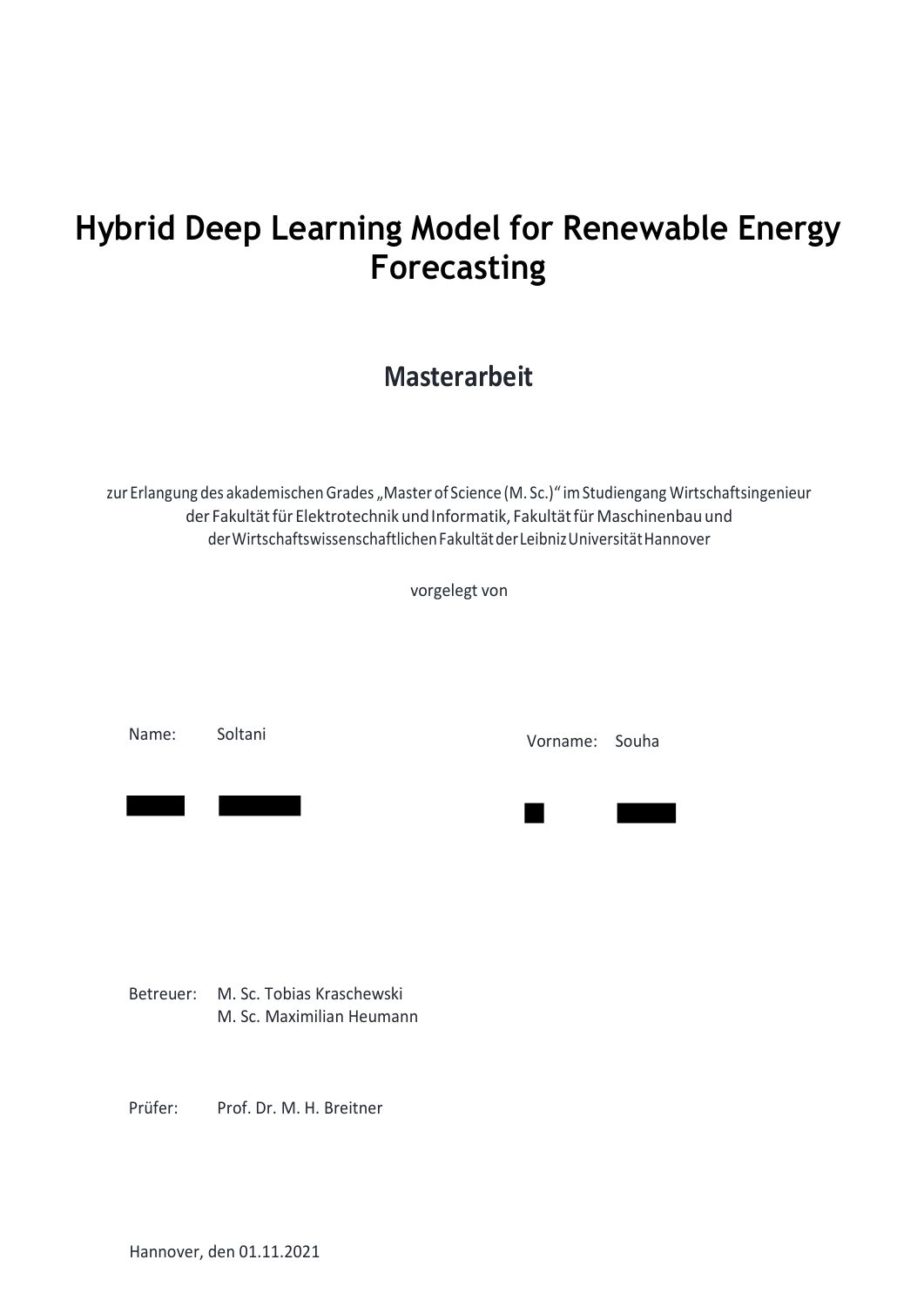# **Contents**

| 1            | <b>Introduction</b><br>$\blacksquare$ |                                                |    |                |  |  |  |
|--------------|---------------------------------------|------------------------------------------------|----|----------------|--|--|--|
|              | 1.1                                   |                                                |    | $\mathbf{1}$   |  |  |  |
|              | 1.2                                   |                                                |    | $\overline{2}$ |  |  |  |
| $\mathbf{2}$ |                                       | 3<br><b>Theoretical background</b>             |    |                |  |  |  |
|              | 2.1                                   |                                                |    | 5              |  |  |  |
|              | 2.2                                   |                                                |    | 6              |  |  |  |
|              |                                       | 2.2.1                                          |    | 6              |  |  |  |
|              |                                       | 2.2.2                                          |    | $\overline{7}$ |  |  |  |
|              |                                       | 2.2.3                                          |    | 9              |  |  |  |
|              |                                       | 2.2.4                                          |    | 10             |  |  |  |
| 3            |                                       | 12<br>Artificial intelligence and its variants |    |                |  |  |  |
|              | 3.1                                   |                                                |    | 13             |  |  |  |
|              |                                       | 3.1.1                                          |    | 13             |  |  |  |
|              |                                       | 3.1.2                                          |    | 13             |  |  |  |
|              | 3.2                                   |                                                | 14 |                |  |  |  |
|              |                                       | 3.2.1                                          |    | 15             |  |  |  |
|              |                                       | 3.2.2                                          |    | 17             |  |  |  |
|              |                                       | 3.2.3                                          |    | 17             |  |  |  |
|              |                                       | 3.2.4                                          |    | 18             |  |  |  |
|              |                                       | 3.2.5                                          |    | 19             |  |  |  |
|              | 3.3                                   |                                                |    | 20             |  |  |  |
| 4            | 22<br>The proposed Approach           |                                                |    |                |  |  |  |
|              | 4.1                                   |                                                |    | 25             |  |  |  |
|              | 4.2                                   |                                                |    | 26             |  |  |  |
|              |                                       | 4.2.1                                          |    | 26             |  |  |  |
|              |                                       | 4.2.2                                          |    | 26             |  |  |  |
|              |                                       | 4.2.3                                          |    | 27             |  |  |  |
|              | 4.3                                   | Results.                                       |    | 27             |  |  |  |
|              |                                       | 4.3.1                                          |    | 27             |  |  |  |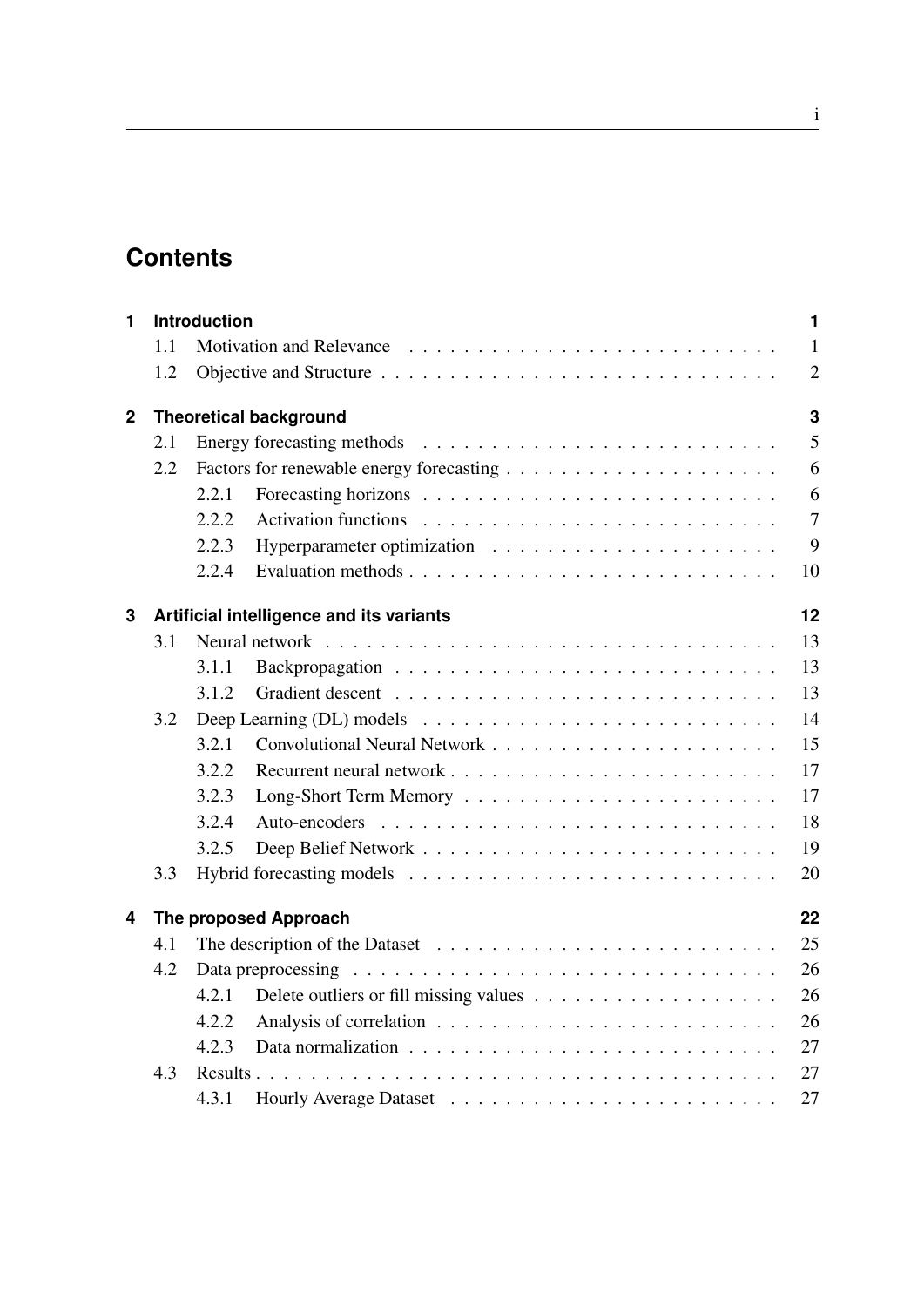|                | 4.3.2                     |  | 30 |  |  |
|----------------|---------------------------|--|----|--|--|
| 5              | <b>Evaluation methods</b> |  |    |  |  |
| 6.             | <b>Limitations</b>        |  | 38 |  |  |
| $\overline{7}$ | <b>Conclusion</b>         |  | 39 |  |  |
|                | <b>Bibliography</b>       |  |    |  |  |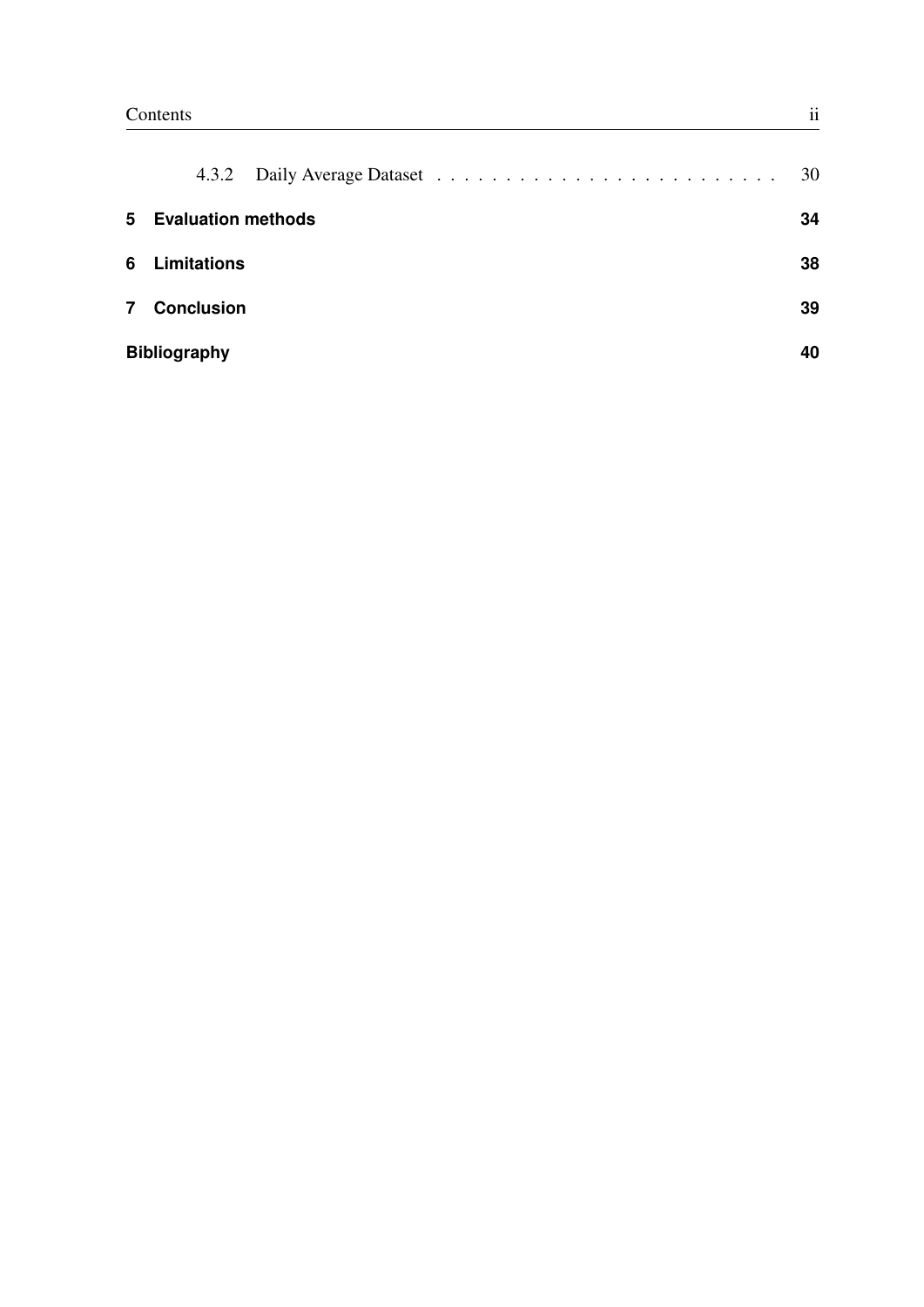### <span id="page-3-0"></span>**1 Introduction**

#### <span id="page-3-1"></span>**1.1 Motivation and Relevance**

Fossil fuels are the major source of energy worldwide and are namely hydrocarbons and their variants, involving natural resources, which are oil and natural gas. Fossil fuels release greenhouse gases, which have a negative effect on the climate and can lead to divers natural catastrophes, such as global warming [\[16\]](#page--1-19). On the other side, the increasing demand on energy is pushing forward the electricity production and distribution [\[1\]](#page--1-20). Facing this energy crisis and the pollution caused by fossil fuels, renewable energy sources have gained a huge interest worldwide. Renewable energy has more benefits in comparison to fossil fuels. They are free, green and limitless. Using renewable energy helps reducing the pollution by decreasing the emission of sulfide (SO2), carbide (CO) and dust and limits the use of fossil fuels [\[16\]](#page--1-19).

Microgrids are joining the digital generation [\[3\]](#page--1-21).Microgrids are seen as smart grids connecting the renewable energy sources (RESs) load, distribution and storage equipments [\[4\]](#page--1-22). Ensuring the efficiency, reliability and sustainability in using energies requires smart grids with many technologies, such as Internet-of-Things (IoT), real-time control and cyber-security. This structure of smart grids makes the management tasks very difficult for humans. The huge quantity of collected data introduced the artificial intelligence (AI) approaches as a the new implementation in the power systems. AI can be applied to forecast the energy load, demand or even to detect the defaults in energy devices [\[3\]](#page--1-21). Furthermore, external weather conditions, namely solar radiation, cloud coverage, temperature, humidity, pressure and wind speed, have a strong impact on renewable energy output which explains its variable nature and makes the forecasting role challenging [\[17\]](#page--1-23).

Forecasting methods can be divided on physical models, statistical models and AI models. Physical models generally compute wind turbine/solar power curves based on the situation of weather and plants output. This type of models are recommended if all the inputs are carefully calculated. On the other side, AI methods, in particular machine learning (ML) has demonstrated a success in energy forecasting [\[6\]](#page--1-24). Recently, deep learning (DL) methods have proven a better performance in energy generation and power load forecasting problems, while DL models contrary to ML models do not need intervention for feature extraction or complexity simplification[\[4\]](#page--1-22). However, using a single model can not in some cases perform accurately . This issue can be related to a autonomous procedure. A hybrid model as a combination of more then two models can solve this issue. This kind of models can ensure a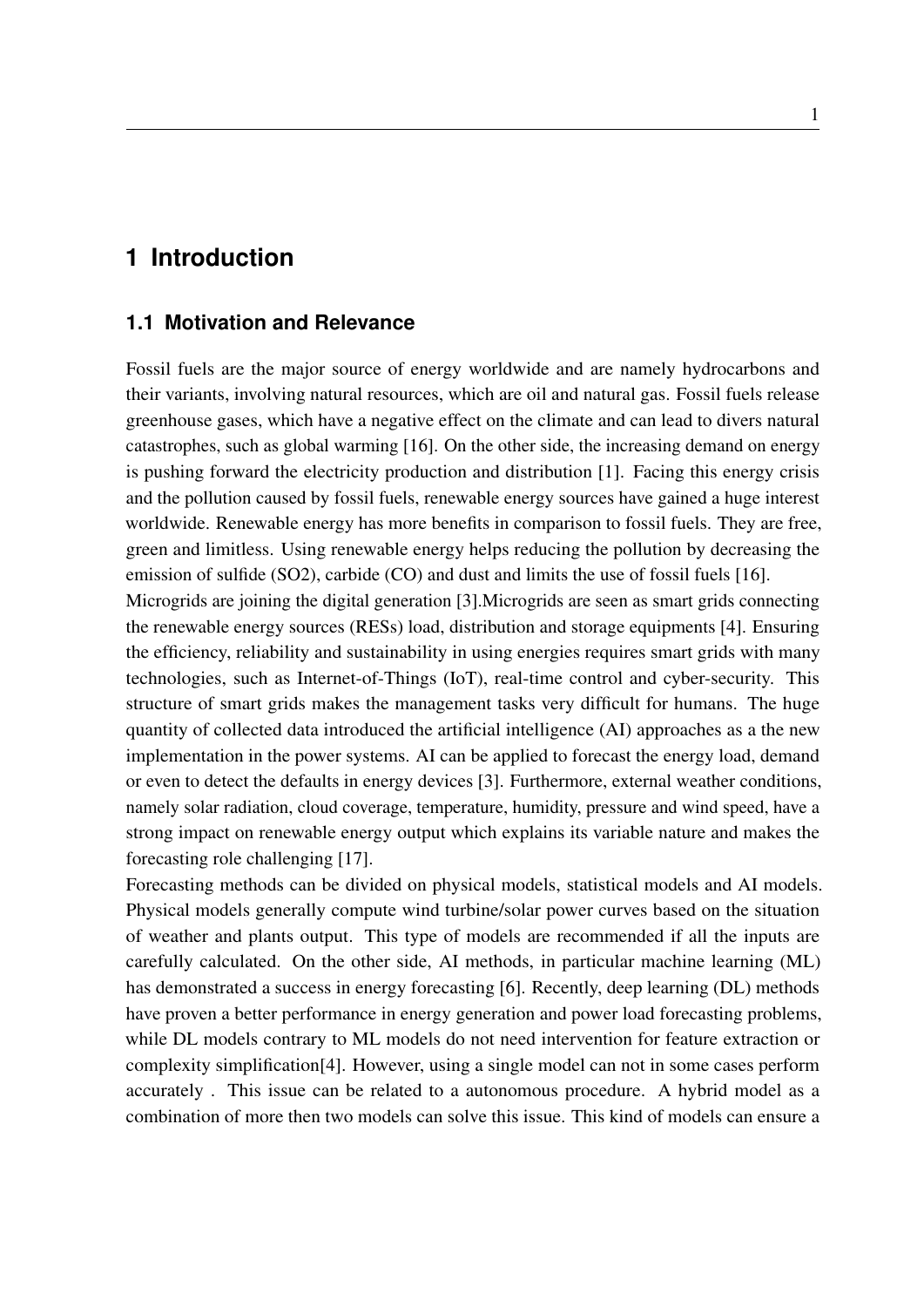better performance. Nevertheless, the hybrid model performs depending on the capacity of its single models. limitations of the single models have an impact on the results of the final model [\[5\]](#page--1-25).

#### <span id="page-4-0"></span>**1.2 Objective and Structure**

The main objective of this work is to study a hybrid deep learning model and its performance in terms of forecasting renewable energies, especially solar energy. This first chapter gives a global introduction to the state of the art in renewable energy sources, the motivation and objective behind the forecasting approach, and finally the structure of this research. In Chapter 2, the importance of the renewable energy sources is introduced, while this area gains over years more interest regarding the planet sustainability importance by reducing carbons emissions. This section outlines the theoretical background of the energy forecasting starting from the different aspects of energies until the divers forecasting methods that can be used. Multiple factors, which has to be considered while building the model for energy forecasting, are then displayed. Chapter 3 gives an overview of Artificial Intelligence (AI) and its importance in dealing with various issues. Artificial intelligence is a huge field that combines many techniques and approaches, such as learning methods, statistical methods, search methods and optimization theory. Machine learning (ML) is one of the AI learning methods [\[10\]](#page--1-26) In this section different models of deep neural networks, as an advanced type of ML, are explained with their applications in the field of energy prediction. Chapter 4 examines the selected hybrid deep learning model CNN-LSTM. This model will be tested using a case study. The results obtained and the findings are then interpreted. The evaluation of the model and its given results is discussed in Chapter 5. Limitations to this research and recommendations for future work is also presented. Finally, the conclusion and an outlook on future researchs are summarized in Chapter 6.